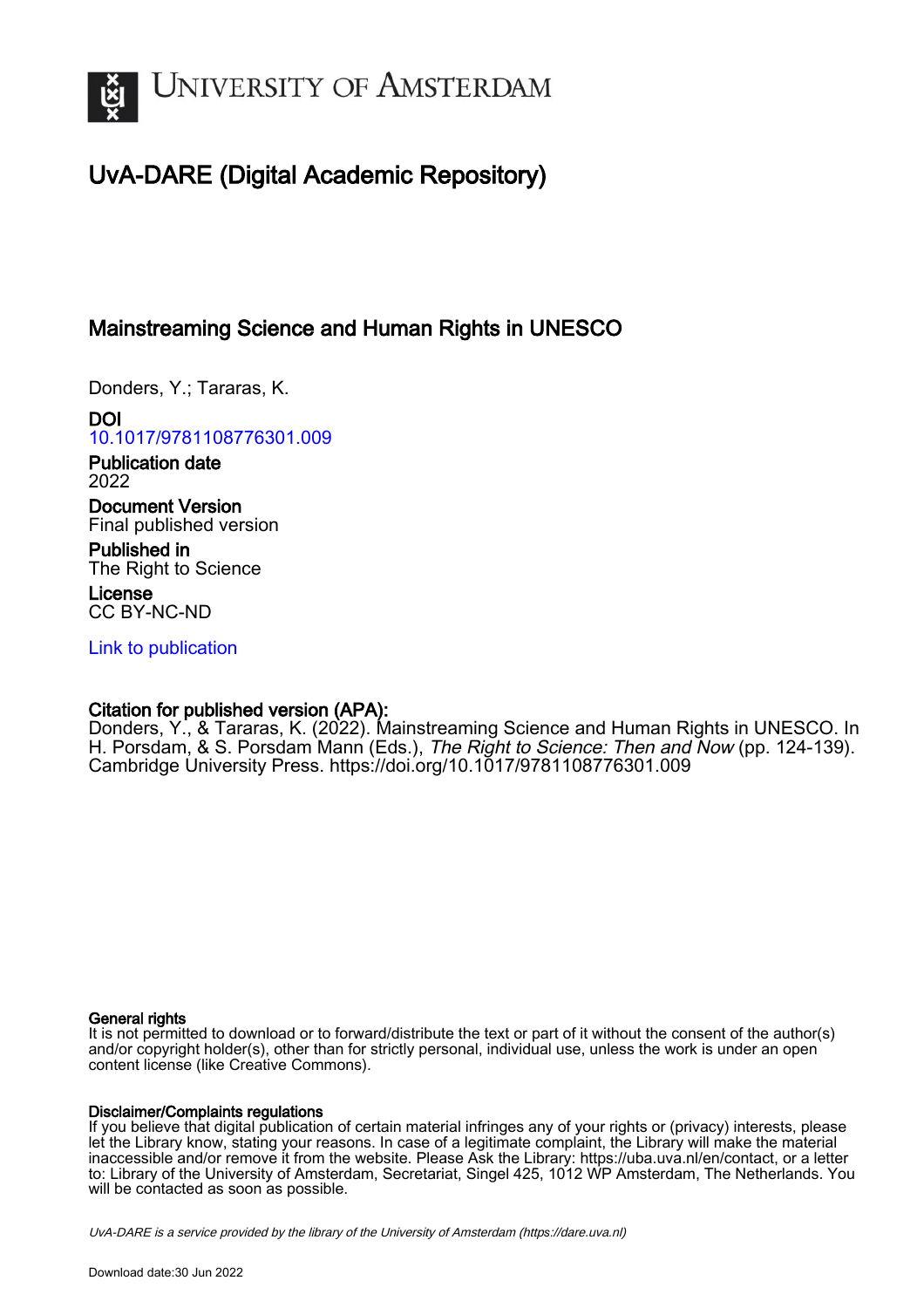## Mainstreaming Science and Human Rights in UNESCO

Yvonne Donders and Konstantinos Tararas

#### 7.1 introduction

The promotion of justice, the rule of law, and human rights as prerequisites for the consolidation of peace and security is common ground in the United Nations (UN) system. The uniqueness of the mandate of the United Nations Educational, Scientific and Cultural Organization (UNESCO) lies in the specificity of its pathway and its approach to peace. For UNESCO, the achievement of these goals is promoted through greater "collaboration among the nations through education, science and culture" (Article 1 UNESCO Constitution).<sup>1</sup> In addition to delineating the Organization's playing field, this proclamation carries a double symbolic value. Firstly, it presages the inclusion of a science-related human right in the Universal Declaration of Human Rights (UDHR). Secondly, it places emphasis on the significance of international cooperation and exchange if science is to fulfil its role in promoting human well-being. While education is a field where competition among UN agencies grew considerably over the years, the broad domains of science and culture are still mainly the prerogative of UNESCO.

By virtue of this mandate, UNESCO has adopted legal instruments and has developed programmes and activities in the field of science and human rights, most notably in the field of bioethics and the ethics of science. Its Member States have created several bodies to advise on issues and challenges relating to these topics: the Intergovernmental Bioethics Committee (IGBC)<sup>2</sup> composed of representatives of Member States; the International Bioethics Committee (IBC)<sup>3</sup> composed of

<sup>1</sup> UNESCO Constitution, adopted in London on November <sup>16</sup>, <sup>1945</sup>, entry into force November <sup>1946</sup>. The authors are responsible for the choice and the presentation of the facts contained in this chapter and for the opinions expressed therein, which are not necessarily those of UNESCO and do not

commit the Organization. <sup>2</sup> The Intergovernmental Bioethics Committee (IGBC) was created in <sup>1998</sup>, under Article <sup>11</sup> of the Statutes of the International Bioethics Committee (IBC). Comprised of thirty-six Member States, it examines the advice and recommendations of the IBC and recommends follow-up action. More

information is available at: [https://en.unesco.org/themes/ethics-science-and-technology/igbc.](https://en.unesco.org/themes/ethics-science-and-technology/igbc) <sup>3</sup> The International Bioethics Committee (IBC) is a body of thirty-six independent experts that since its creation in 1993 follows progress in the life sciences and its applications in order to ensure respect for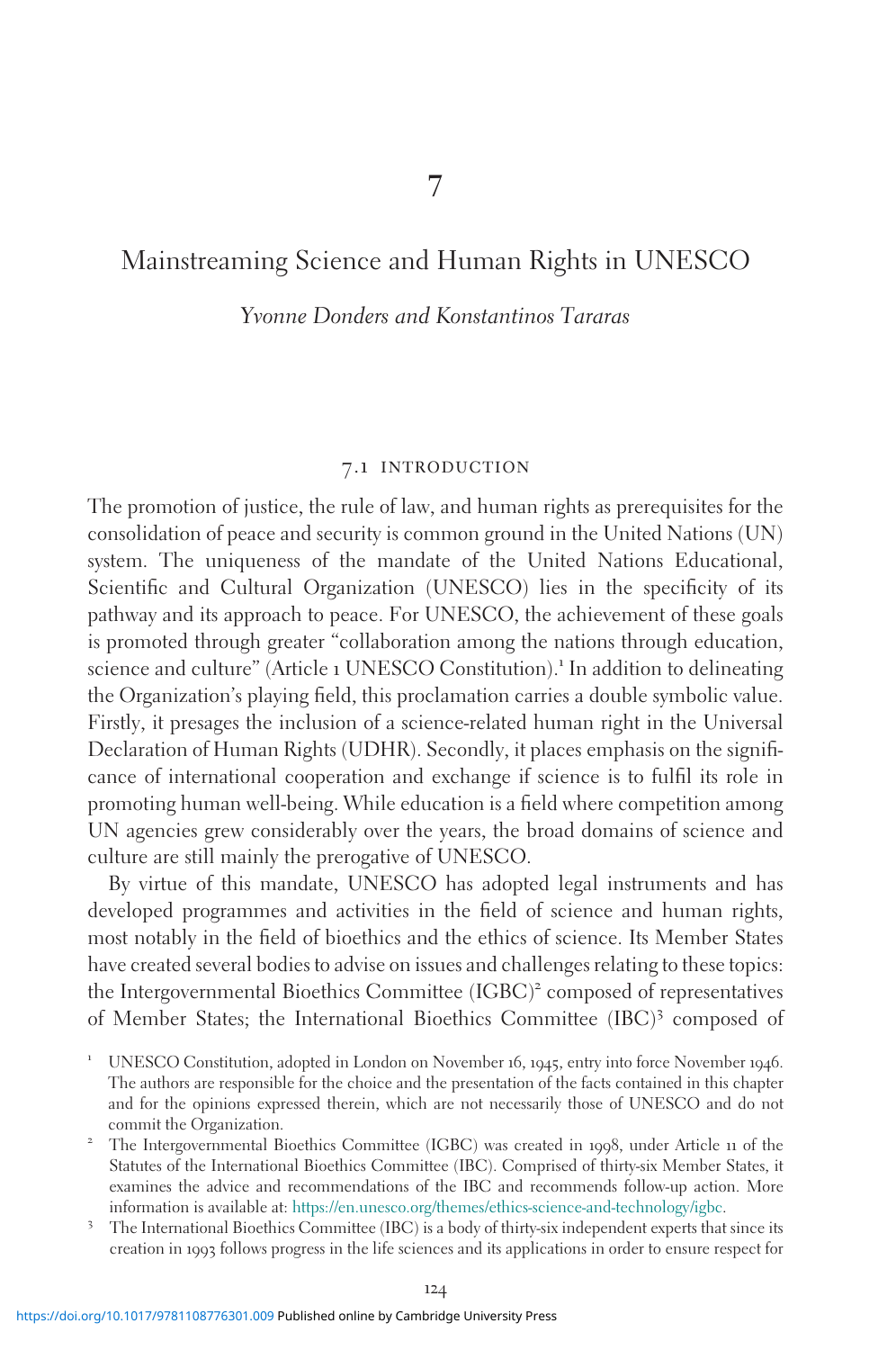independent experts; and the World Commission on the Ethics of Scientific Knowledge and Technology (COMEST),<sup>4</sup> also composed of independent experts.

The articulation of human rights and science is interwoven with UNESCO's efforts to implement new global frameworks such as the 2030 Agenda for Sustainable Development and its Sustainable Development Goals (SDGs) and the New Urban Agenda. It was also an important dimension of the Organization's responses to the challenges of the COVID-19 pandemic. This approach builds on UNESCO's lead role in the Scientific Advisory Board, the UN expert body that was established in 2013 to bring science to the core of the sustainable development agenda.

This contribution discusses how UNESCO has worked on human rights in relation to science, and on science in relation to human rights with emphasis on standard-setting. It attempts to foreground the core approaches underpinning these efforts; to highlight the evolution in the Organization's thinking; and to show to what extent these are aligned with and promote the advancement of the right to enjoy the benefits of scientific progress as included in human rights instruments, in particular the dimensions of scientific freedom, protection against harm, benefit sharing, and international cooperation.

#### 7.2 foundations of unesco's action on human rights

#### 7.2.1 Mandate

The vision of an inextricable link between peace and the realization of human rights is the foundation of UNESCO's mandate and its work in this domain. The Organization's constitutional commitment was immediately translated into action. UNESCO contributed to the reflection underpinning the elaboration of the UDHR. Through a committee especially created in 1947, UNESCO studied the philosophical foundations of human rights in order to foreground convergences between various cultures and schools of thought.<sup>5</sup> UNESCO was also the first UN entity that undertook to disseminate information about the UDHR through mass communication programs and teaching materials in schools, and to incorporate it in its programs.<sup>6</sup> In the following decades, drawing on its normative action, UNESCO contributed to the promotion of human rights in its fields of competence through research, capacity development, advocacy, and agenda-setting.

human dignity and freedom. More information is available at: https://en.unesco.org/themes/ethics-science-and-technology/ibc.

- <sup>4</sup> The World Commission on the Ethics of Scientific Knowledge and Technology COMEST is an eighteen-member advisory body and forum of reflection that was set up by UNESCO in 1998. More information is available at: [https://en.unesco.org/themes/ethics-science-and-technology/comest.](https://en.unesco.org/themes/ethics-science-and-technology/comest) <sup>5</sup> UNESCO, Report of the Meeting of the UNESCO Committee on the Philosophical Principles on the
- Rights of Man (1947); available at: [http://unesdoc.unesco.org/images/](http://unesdoc.unesco.org/images/0012/001243/124347Eb.pdf)0012/001243/124347Eb.pdf. <sup>6</sup> Records of the General Conference of UNESCO, third session, Beirut, <sup>1948</sup>, Volume II Resolutions
- (Miscellaneous Resolutions, 8 UDHR, page 118); available at: [http://unesdoc.unesco.org/images/](http://unesdoc.unesco.org/images/0011/001145/114593e.pdf)0011/ 001145/114593[e.pdf.](http://unesdoc.unesco.org/images/0011/001145/114593e.pdf)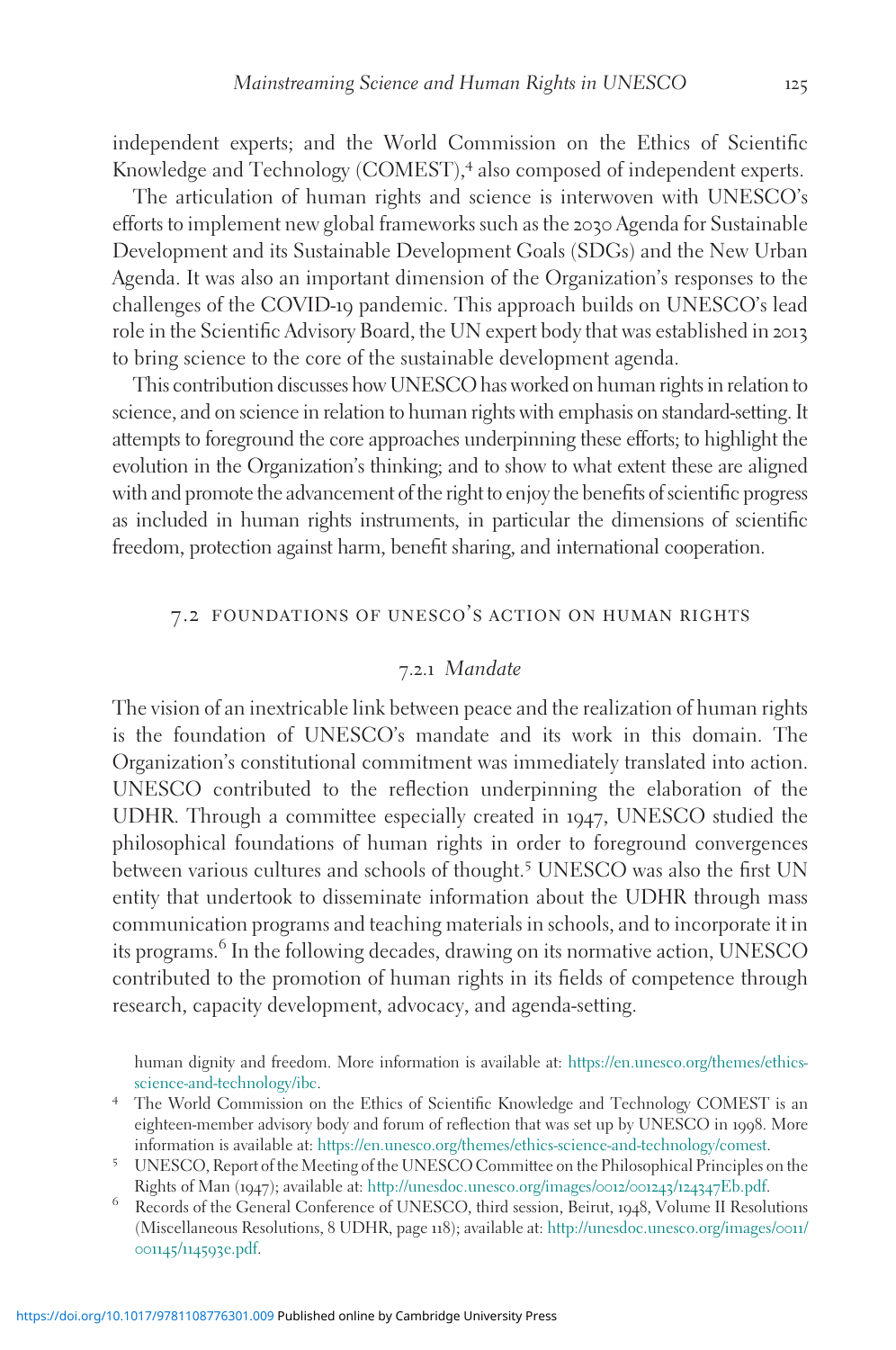While UNESCO's constitutional mandate is broad and covers the promotion of all human rights, its action focuses on the rights directly linked to its mandate. These include: the right to education; the right to freedom of opinion and expression, including the right to seek, receive, and impart information; the right to take part in cultural life and artistic freedom; the right to water and sanitation; and the right to enjoy the benefits of scientific progress and its applications.

UNESCO's general commitment to human rights mainstreaming was reaffirmed in the early 2000s. The Organization's 2003 Human Rights Strategy elevated the integration of a human rights-based approach (HRBA) in all its activities to a housewide priority. This UN-wide approach, forged out of the momentum of the 1997 UN Reform, implies that the work of UN Agencies and Programmes, including that of UNESCO, is guided by human rights principles, as laid down in the UDHR and other international human rights instruments. These principles include: universality; indivisibility and interdependence of all human rights; equality and nondiscrimination; participation and inclusion; accountability; and the rule of law.<sup>7</sup> HRBA is a key programming principle in UNESCO's Medium-Term Strategy for 2014–2021, reaffirmed in the draft Medium-Term Strategy for 2022-2029<sup>8</sup>, and a cornerstone for the implementation of gender equality, one of the Organization's two global priorities.<sup>9</sup>

The right to enjoy the benefits of scientific progress and its applications is included in Article  $27$  UDHR and in Article  $15(1)(b)$  of the International Covenant on Economic, Social and Cultural Rights (ICESCR). These instruments recognize that this right includes the right of individuals to enjoy the benefits of scientific advancement and the rights of scientists to freely conduct science and to have the results of their work protected. Another inherent component of the right to enjoy the benefits of scientific progress and its applications is the protection from possible harmful effects of science. A cross-cutting dimension of this right, and of the Covenant, is international cooperation.

UNESCO has actively supported the elaboration of this right. Most importantly, it drew the right from its oblivion by initiating a series of experts' meetings that led to the adoption by a group of experts of the Venice Statement on the Right to Enjoy the Benefits of Scientific Progress and its

- <sup>7</sup> According to the UN Statement of Common Understanding on Human Rights-Based Approache to Development Cooperation and Programming, adopted in 2003, the HRBA entails that: all programs of development cooperation, policies and technical assistance should further the realization of human rights; human rights standards and principles derived guide all development cooperation and programming in all sectors and in all phases of the programming process, and development cooperation contributes to the development of the capacities of "duty-bearers" to meet their obligations and/or of "rights-holders" to claim their rights.<br><sup>8</sup> Medium-Term Strategy for 2014–2021, approved by the General Conference at its 37th session
- (General Conference resolution 37 C/Res.1), Document 37 C/4, paragraph 23; Executive Board,
- Draft Medium Term Strategy for <sup>2022</sup>-<sup>2029</sup> (41C/4), <sup>10</sup> March <sup>2021</sup>, Document <sup>211</sup> EX/18.I. <sup>9</sup> See the UNESCO Gender Equality Action Plan, available at: [https://unesdoc.unesco.org/ark:/](https://unesdoc.unesco.org/ark:/48223/pf0000227222/PDF/227222eng.pdf.multi)48223/ pf0000227222/PDF/227222[eng.pdf.multi](https://unesdoc.unesco.org/ark:/48223/pf0000227222/PDF/227222eng.pdf.multi).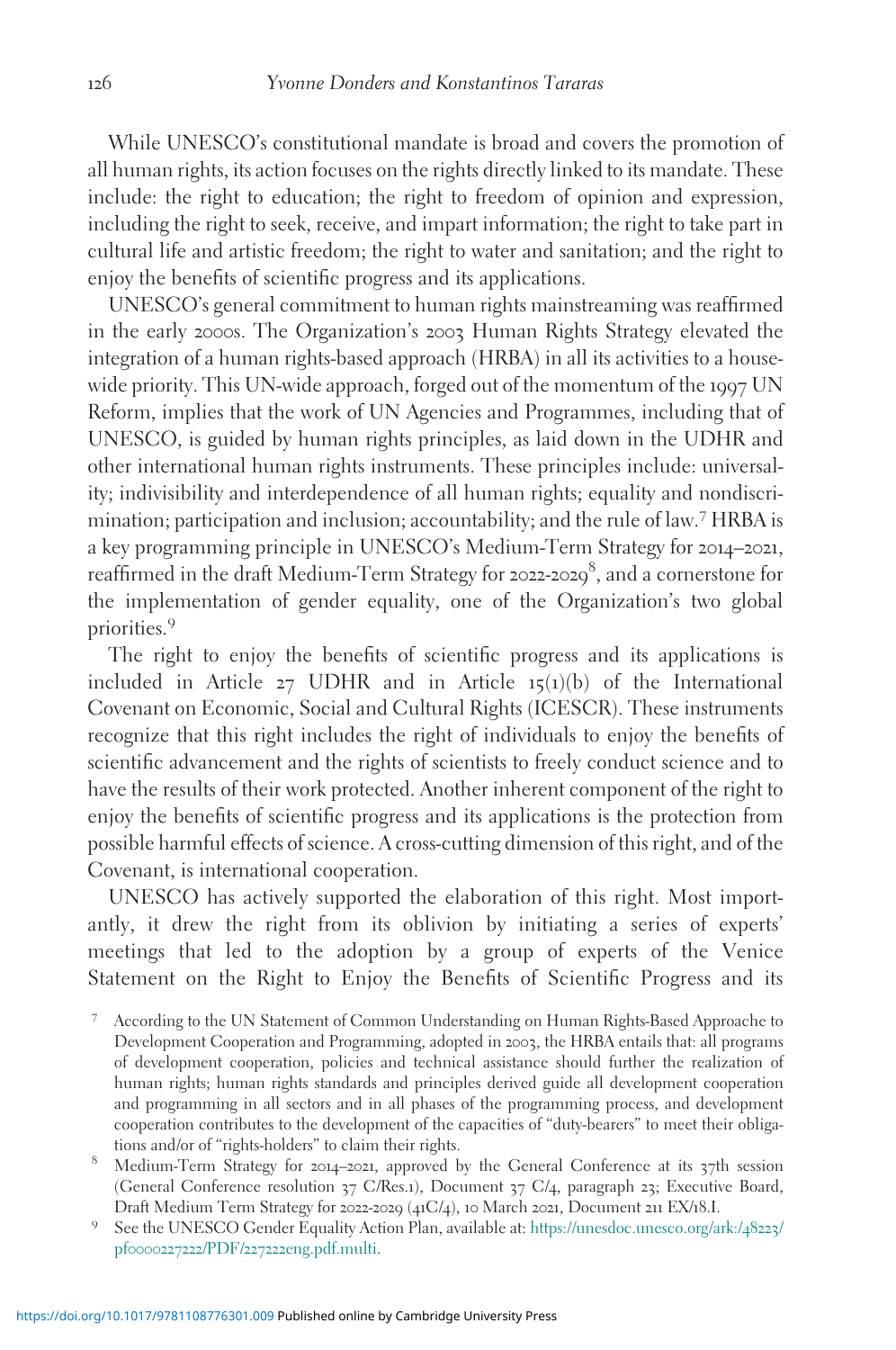Applications in July 2009.<sup>10</sup> This statement aimed to clarify the normative content of the right, as well as to generate discussion among all relevant stakeholders with a view to enhancing its implementation.

#### 7.2.2 UN Global Frameworks

Being part of the UN family, UNESCO's work fits within a broader context defined by human rights-driven global action frameworks, most notably the 2030 Agenda for Sustainable Development and the SDGs, and the New Urban Agenda. Agenda 2030 and the SDGs embody an unprecedented universal consensus on key prerequisites for sustainable human development that are anchored in human rights. Guided by the commitment of "leaving no one behind," Agenda 2030 marks a paradigm shift towards an inclusive and transformative vision of human development that establishes clear imperatives for the UN system regarding respect for, protection of, and fulfilment of human rights. Moreover, acknowledging their close interconnection, Agenda 2030 endorses a holistic approach to the set of challenges at hand, significantly expanding the list prioritized by the Millennium Development Goals (MDGs) and making the elimination of inequalities a transversal thread. Contrary to previous political commitments, Agenda 2030 constitutes – to paraphrase the preamble of the UDHR – "a common standard of achievement for all peoples and all nations" towards which all efforts must converge. Interestingly, science is a crosscutting thread of Agenda 2030. The preamble's acknowledgement of science, technology and innovation (STI) as a key driver for sustainable development, is mirrored by the inclusion of as many as twenty-three STI-related SDG targets.

The New Urban Agenda<sup>11</sup> localizes the commitments of Agenda 2030 and the content of the SDGs by acknowledging that local authorities are also responsible for protecting, respecting, and fulfilling the human rights of the inhabitants at the city level, in line with central governments.

UNESCO has placed the implementation of Agenda 2030 at the core of its action. The Organization focuses on and contributes significantly to nine SDGs, namely: SDG 4 (Quality Education); SGD 5 (Gender Equality); SDG 6 (Clean Water and Sanitation); SDG 9 (Industry, Innovation and Infrastructure); SDG 11 (Sustainable Cities and Communities); SDG 13 (Climate Action); SDG 14 (Life below Water); SDG 15 (Life on Land), and SDG 16 (Peace, Justice and Strong Institutions).<sup>12</sup> In

[.unesco.org/ark:/](https://unesdoc.unesco.org/ark:/48223/pf0000247785)48223/pf0000247785.

<sup>&</sup>lt;sup>10</sup> Venice Statement on the Right to Enjoy the Benefits of Scientific Progress, adopted July 17, 2009, available at [https://unesdoc.unesco.org/ark:/](https://unesdoc.unesco.org/ark:/48223/pf0000185558)48223/pf0000185558. This statement was one of the inspirational sources of General Comment No. 25 (2020) on science and economic, social and cultural rights Art. 15.1.b, 15.2, <sup>15</sup>.<sup>3</sup> and <sup>15</sup>.4, adopted by the Committee on Economic, Social and Cultural Rights in April <sup>2020</sup>. <sup>11</sup> The New Urban Agenda was adopted by all UN Member States in October <sup>2016</sup> at the United Nations

Conference on Housing and Sustainable Urban Development (Habitat III) in Quito, Ecuador; available at: http://habitat3[.org/wp-content/uploads/NUA-English.pdf](http://habitat3.org/wp-content/uploads/NUA-English.pdf). <sup>12</sup> An overview of how UNESCO moves forward the Agenda <sup>2030</sup> is available at: [https://unesdoc](https://unesdoc.unesco.org/ark:/48223/pf0000247785)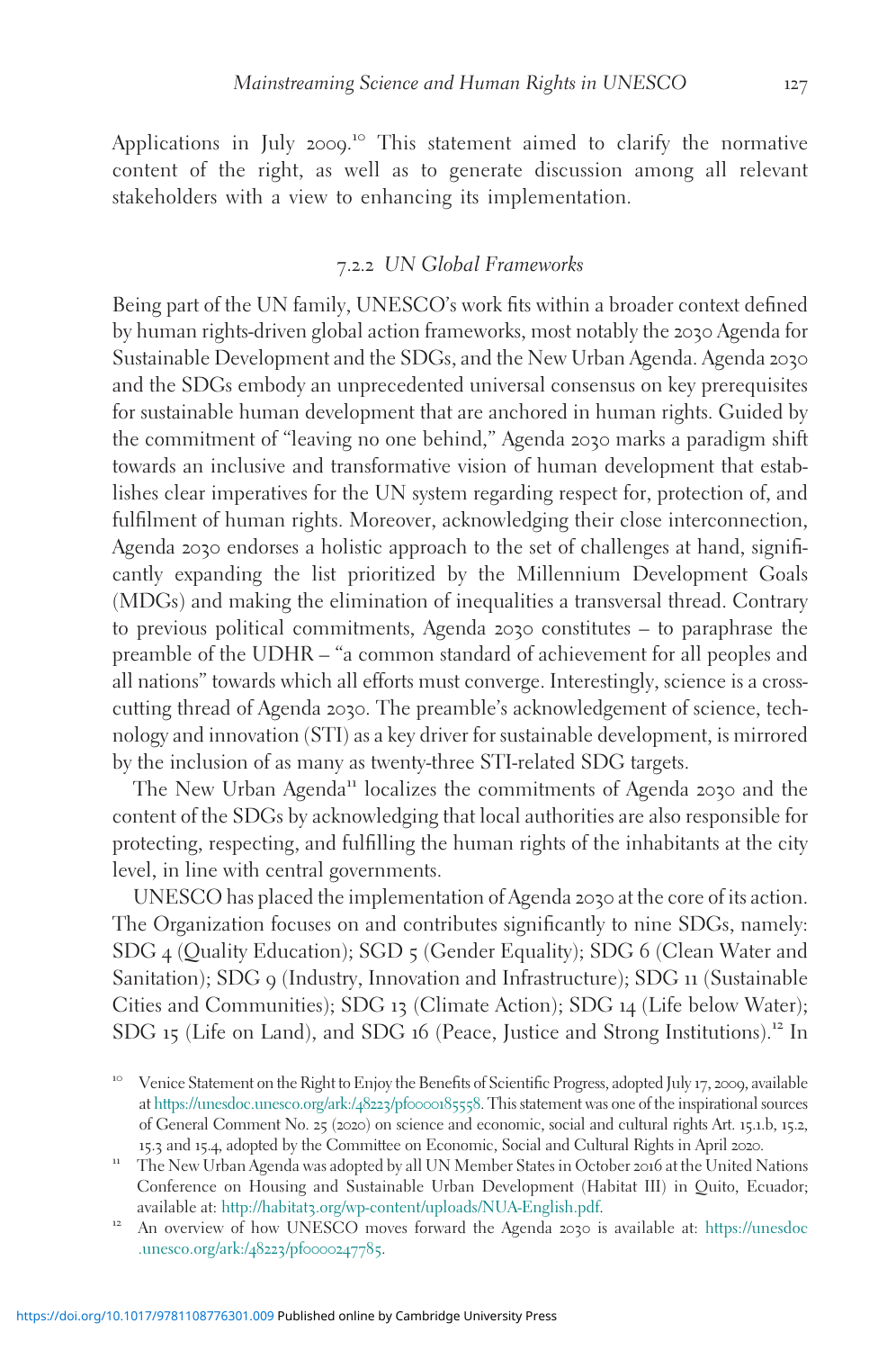| Areas explicitly mentioned<br>in Agenda 2030 | SDGs making explicit<br>references to STI | SDG targets making specific<br>references to STI               |
|----------------------------------------------|-------------------------------------------|----------------------------------------------------------------|
| Science                                      | 4; 14                                     | $4.b$ ; 14.3; 14.4; 14.5                                       |
| Technology                                   | 1; 2; 5; 6; 7; 9; 17                      | $1.4$ ; 2.a; 5.b; 6.a; 7.a; 7.b; 9.4; 9.a;<br>9.c; 17.7; 17.16 |
| Innovation                                   | 8                                         | 8.2; 8.3                                                       |
| <b>STI</b>                                   | 9; 12; 14; 17                             | $9.5$ ; $9.5$ ; 12.a; 14.a; 17.6; 17.8                         |

table 7.1 Science Technology and Innovation (STI) and Agenda 2030

connection with these SDGs, UNESCO has the following key roles: internationally recognized global or shared leadership and coordination; monitoring and benchmarking; global advocacy to sustain political commitment; leading or co-leading global multi-stakeholder coalitions; normative mandate and provider of upstream policy support and capacity development. Furthermore, the Organization contribthes to SDG 1 and 10, and is concerned with aspects of SDG  $17<sup>13</sup>$ 

#### 7.3 unesco's approach to science and human rights

UNESCO's work in the field of science and human rights, and in particular the right to enjoy the benefits of scientific progress and its applications, has evolved significantly. The Organization has explicitly focused on promoting an ethical and rights-based approach to the advancement of science and technology, inter alia, by fostering the rights and freedoms of scientific researchers and an equitable sharing of the benefits of that research. It has also addressed the ethical challenges deriving from cutting-edge science, for instance in connection with bioengineering and biotechnology, and, more recently artificial intelligence, big data, and the Internet of Things. Its work has also supported a stronger interlinkage between scientific evidence and policy-making and it has fostered gender equality in sciences by strengthening the opportunities of women. A good example of the last is UNESCO's program For Women in Science, which it has hosted since 1998 in cooperation with L'Oréal. The motto of this program is "the world needs science, science needs women." It aims to reward excellent female scientists for their important contributions to the progress of science, either in life sciences or in the fields of physical sciences, mathematics, and computer science. In the last 20 years, more than 3100 scientists from 117 countries have been supported and more than 50 countries grant national and regional scholarships under the flag of this program.<sup>14</sup>

<sup>&</sup>lt;sup>13</sup> Ibid<br><sup>14</sup> More information on this programme can be found at: [www.forwomeninscience.com/en/home.](http://www.forwomeninscience.com/en/home)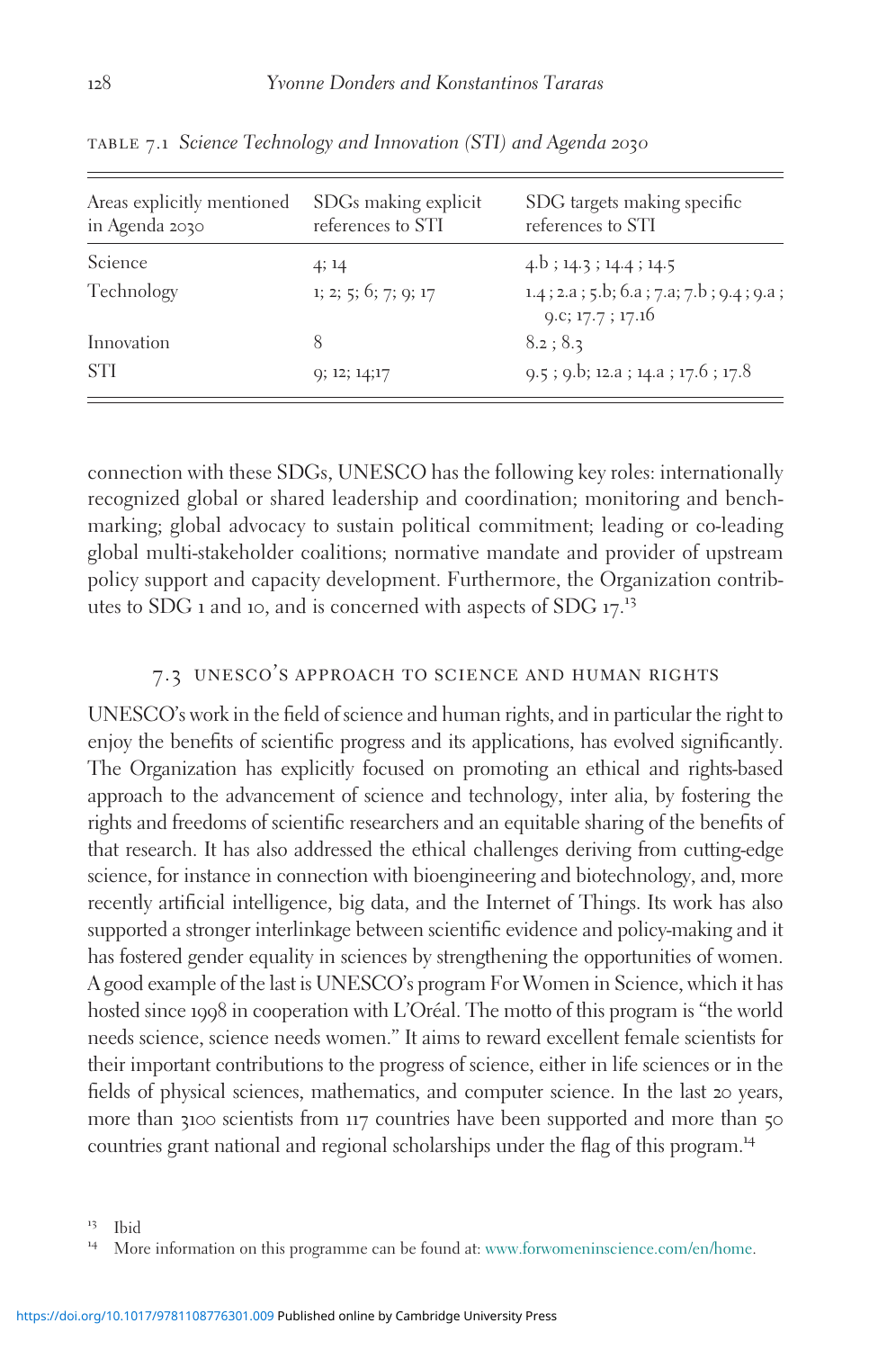#### 7.3.1 Early Approaches: Do No Harm, Benefits Sharing, and International Cooperation

In the decades after the adoption of the ICESCR, States focused on three aspects of science. The first aspect was promoting "the optimum utilization of science and scientific methods for the benefit of mankind and for the preservation of peace and the reduction of international tensions."<sup>15</sup> The second was to address "dangers which constitute a threat, especially in cases where the results of scientific research are used against mankind's vital interests in order to prepare wars involving destruction on a massive scale or for purposes of the exploitation of one nation by another, and in any event give rise to complex ethical and legal problems."<sup>16</sup> Finally, States aimed to promote international cooperation so that the full potential of scientific and technological knowledge could be promptly geared to the benefit of all peoples.<sup>17</sup>

These dimensions were explicitly included in the Recommendation on the Status of Scientific Researchers, adopted by the Member States of UNESCO in 1974. The Recommendation calls upon States to foster an environment where scientific researchers can "contribute positively and constructively to the fabric of science, culture and education in their own country, as well as to the achievement of national goals, the enhancement of their fellow citizens' well-being, and the furtherance of the international ideals and objectives of the United Nations."<sup>18</sup> At the same time, the Recommendation allows States a considerable margin of appreciation. Deviations from the Recommendation are acceptable under the condition that the cases where these apply are specified "as explicitly and narrowly as possible."<sup>19</sup>

This three-pronged approach of States is also included the Recommendation concerning Education for International Understanding, Co-operation and Peace and Education relating to Human Rights and Fundamental Freedoms adopted at the same time. Specifically, the Recommendation recognizes as an integral part of human rights education the duty to promote "the inadmissibility of using science and technology for warlike purposes and their use for the purposes of peace and progress."<sup>20</sup> The Recommendation also underscores the role of education in harnessing the power of knowledge towards problem-solving and the critical role of international cooperation in this regard. $21$ 

<sup>&</sup>lt;sup>15</sup> Preamble of the Recommendation on the Status of Scientific Researchers, UNESCO Gen. Conf. Res. 18 C/Res.40, 18th Sess. (1974).<br><sup>16</sup> Ibid<br><sup>17</sup> Ibid, Article 19.<br><sup>18</sup> Recommendation on the Status of Scientific Researchers, UNESCO Gen. Conf. Res. 18 C/Res.40,

<sup>18</sup>th Sess. (1974), Article 14(d).<br><sup>19</sup> Ibid., Article 14 (d).<br><sup>20</sup> Recommendation concerning Education for International Understanding, Co-operation and Peace

and Education relating to Human Rights and Fundamental Freedoms, UNESCO Gen. Conf. Res. 18 C/Res. <sup>38</sup>, <sup>18</sup>th Sess. (1974), Article <sup>18</sup> (b). <sup>21</sup> Ibid, Articles <sup>18</sup>, <sup>19</sup>, and <sup>26</sup>.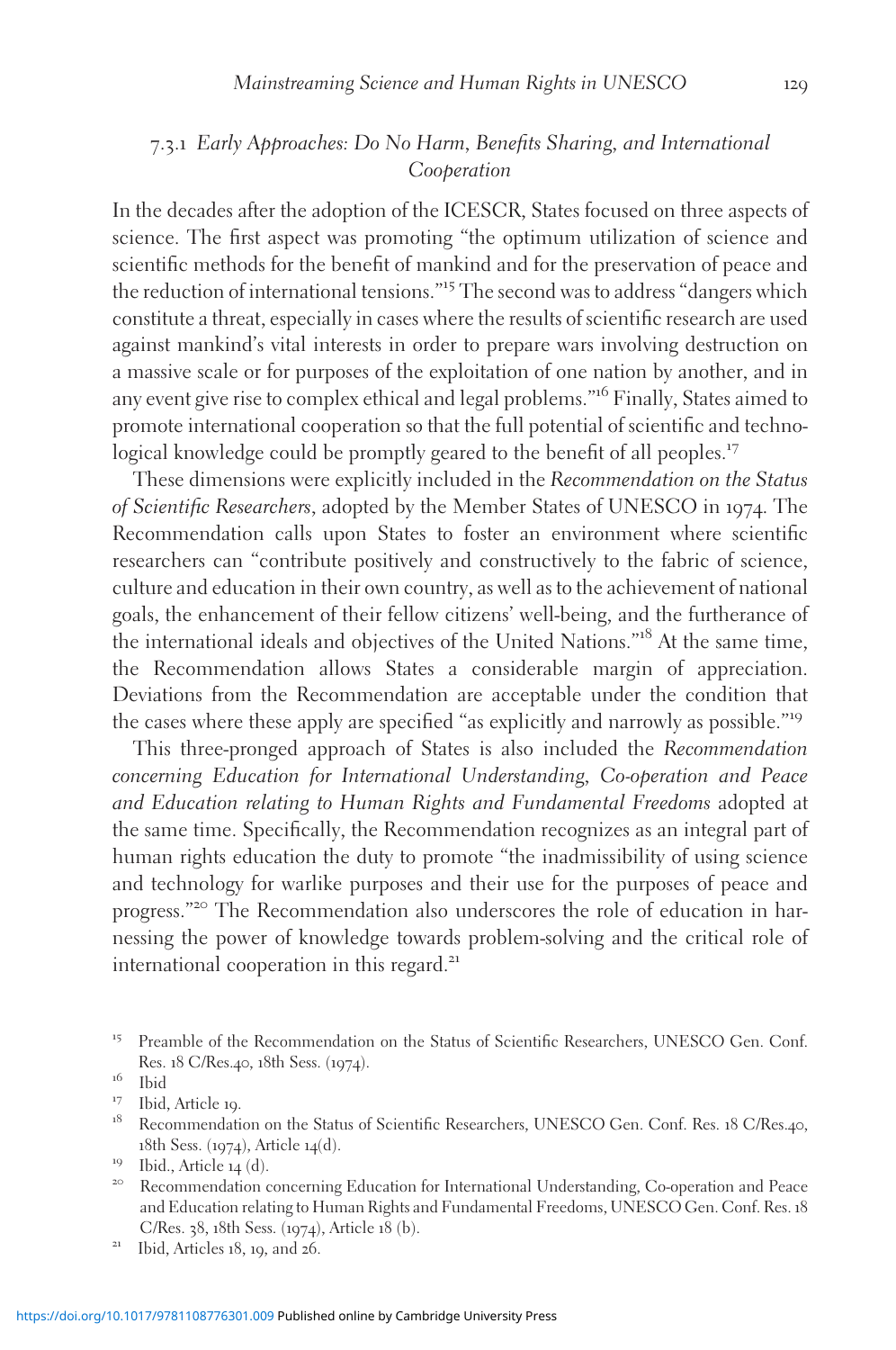Another general feature of UNESCO's approach is the importance allocated to culture. In a reply to a survey by the UN Commission on Human Rights in 1976, the Organization's Director-General observed that science and technology "are merely the instruments for carving out decisions made elsewhere – what we find at the fountainhead of the long and complex chain of those decisions but the determining factor of culture?" Hence, "the use made of science and technology, like pure science itself, is a matter of culture."<sup>22</sup> The role of culture is underscored later on in the context of reflection about ethical considerations in relation to scientific discoveries and the progress of technology. A valuable dialogue between cultures is seen as crucial for bioethics, in the same way as the breaking down of barriers between disciplines.<sup>23</sup>

The approach and emphasis of the two Recommendations of 1974 actually underpin the several instruments related to science adopted around the same time in the broader context of the UN. Most of these concentrate on international cooperation in the field of science and on the possible harmful effects of science and technology with a focus on the duties of States and scientists to promote, conduct, and use science in a responsible way. For example, the Charter of Economic Rights and Duties of States, adopted by the UN General Assembly in 1974, recognizes a right of States – not of individuals – to benefit from scientific advancement and developments in science and technology. It also calls upon States to promote international scientific and technological cooperation and the transfer of technology to developing countries, as well as facilitate access of developing countries to the achievements of modern science and technology (Article 13).

Similarly, the Declaration on the Use of Scientific and Technological Progress in the Interests of Peace and for the Benefit of Mankind, adopted by the UN General Assembly in 1975, concentrates on the possible abusive use of science contrary to human rights. Its preamble acknowledges that scientific and technological achievements could improve the conditions of peoples and nations and, at the same time, cause social problems or threaten human rights and fundamental freedoms. Other issues in this Declaration include non-discrimination and international cooperation to ensure that the results of science and technology are used in the interests of peace and security, and for the economic and social development of peoples. It is further laid down that States should prevent the use of scientific and technological development to limit the enjoyment of human rights and protect the population from possible harmful effects of the misuse of science and technology (Article 2).

<sup>22</sup> Report of the Secretary-General, Human Rights and Scientific and Technological Developments, The balance which should be established between scientific and technological progress and the intellectual, spiritual, cultural and moral advancement of humanity, Commission on Human Rights, 32nd session, Document E/CN.4/1199/Add.1 of February 2, 1976, para. 196, available at: [https://](https://digitallibrary.un.org/record/720321?ln=en) [digitallibrary.un.org/record/](https://digitallibrary.un.org/record/720321?ln=en)720321?ln=en.<br><sup>23</sup> Report by the Director-General on the possibility of drawing up an international instrument on the

protection of the human genome, Document 28 C/38 of September 7, 1995, para. 7.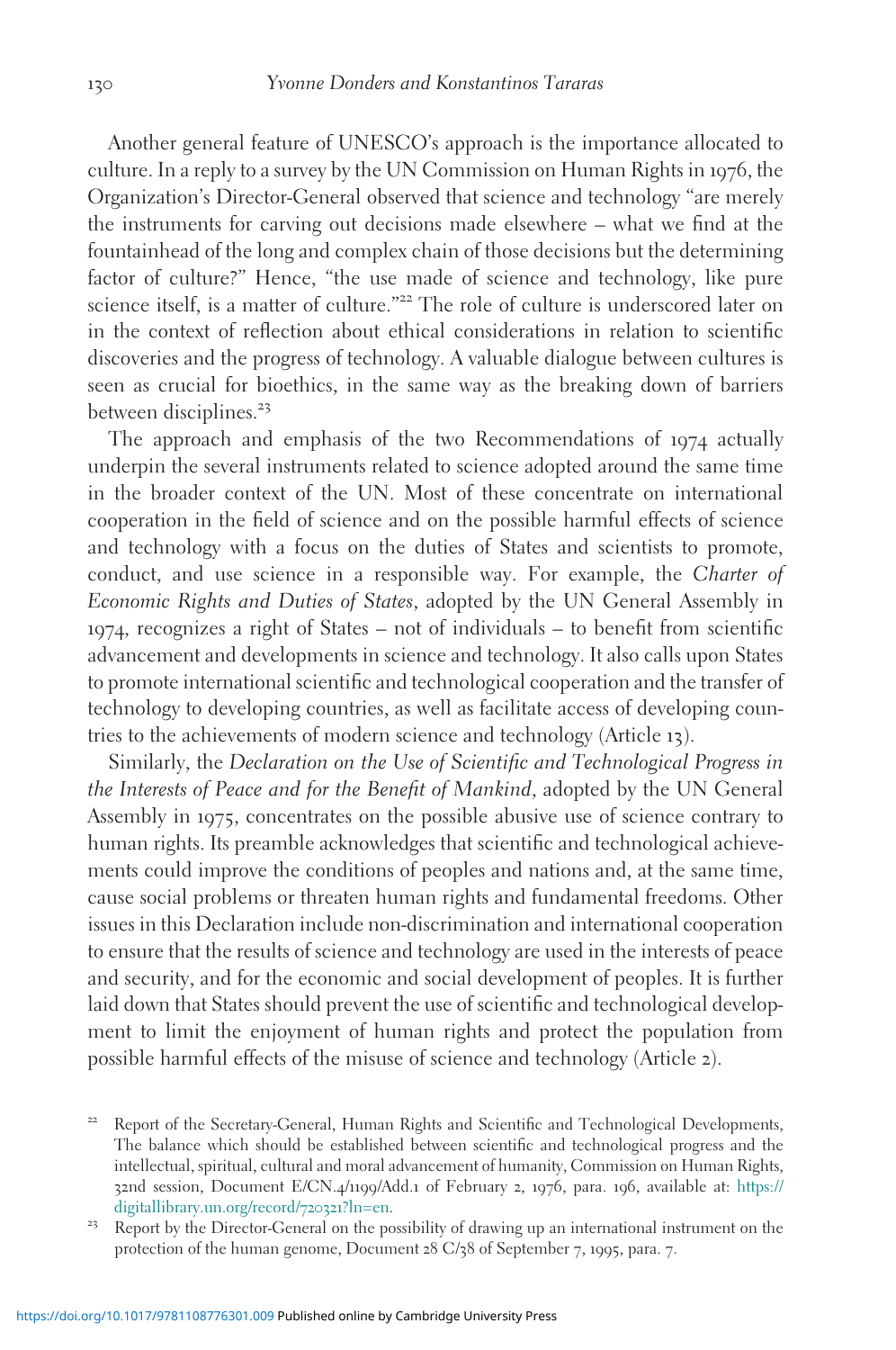#### 7.3.2 Emphasis on Science and (Bio-)Ethics

About two decades later, UNESCO initiated the adoption of several international instruments relating to science in relation to ethics and bioethics. The Universal Declaration on the Human Genome and Human Rights, adopted by UNESCO's General Conference in 1997 and endorsed by the UN General Assembly in 1998, focuses on the potential abuse of science and research. In this sense, it echoes a series of General Conference resolutions that express concern and call upon UNESCO to take initiatives around such abuse of science, such as the development of sophisticated weaponry.<sup>24</sup> The Declaration states, for instance, that researchers have special responsibilities in carrying out their research, including meticulousness, caution, intellectual honesty, and integrity (Article 13). It also states that persons have the right to be informed about research on their genome and that such research should in principle not be carried out without a person's consent. If such consent is not possible, research should be carried out only for the person's health benefit or the health benefit of others (Article 5). The Declaration also urges States to promote international dissemination of knowledge, in particular between industrialized and developing countries (Article 18).

The idea of sharing the benefits of science is more clearly present in the International Declaration on Human Genetic Data, adopted by the General Conference of UNESCO in 2003. According to this Declaration, the benefits of science, including access to medical care, the provision of new diagnostics, facilities for new treatments or drugs deriving from research, and support for health services, should be shared with society as a whole and with the international community (Article 19).

An explicit reference to the sharing of benefits of science can be found in the Universal Declaration on Bioethics and Human Rights, adopted by UNESCO's General Conference in 2005. Article 15 includes that "[b]enefits resulting from any scientific research and its applications should be shared with society as a whole and within the international community, in particular with developing countries." Part of such benefits could be access to scientific and technological knowledge (Article  $15(1)e$ ). This provision focuses more on the sharing of the results of science and less on the advancement of science or the freedom to conduct science. UNESCO's International Bioethics Committee (IBC) extensively elaborated on the concept of benefit sharing in a report issued in 2015. <sup>25</sup> It explicitly linked

- <sup>24</sup> UNESCO's General Conference 29 C/Resolution 16, adopting the Declaration, recalled a series of resolutions of the 1980s and early 1990s (namely 22 C/Resolution 13.1, 23 C/Resolution 13.1, 24 C/ Resolution 13.1, 25 C/Resolutions 5.2and 7.3, 27 C/Resolution 5.15 and 28 C/Resolutions 0.12, 2.1 and 2.2) that urged "UNESCO to promote and develop ethical studies, and the actions arising out of them, on the consequences of scientific and technological progress in the fields of biology and genetics, within the framework of respect for human rights and fundamental freedoms."<br><sup>25</sup> International Bioethics Committee, Draft Report of the IBC on the principle of the sharing of
- benefits, UNESCO Doc. SHS/YES/IBC-22/15/3 REV.2, available at [https://unesdoc.unesco.org/ark:/](https://unesdoc.unesco.org/ark:/48223/pf0000233230) 48223/pf[0000233230](https://unesdoc.unesco.org/ark:/48223/pf0000233230).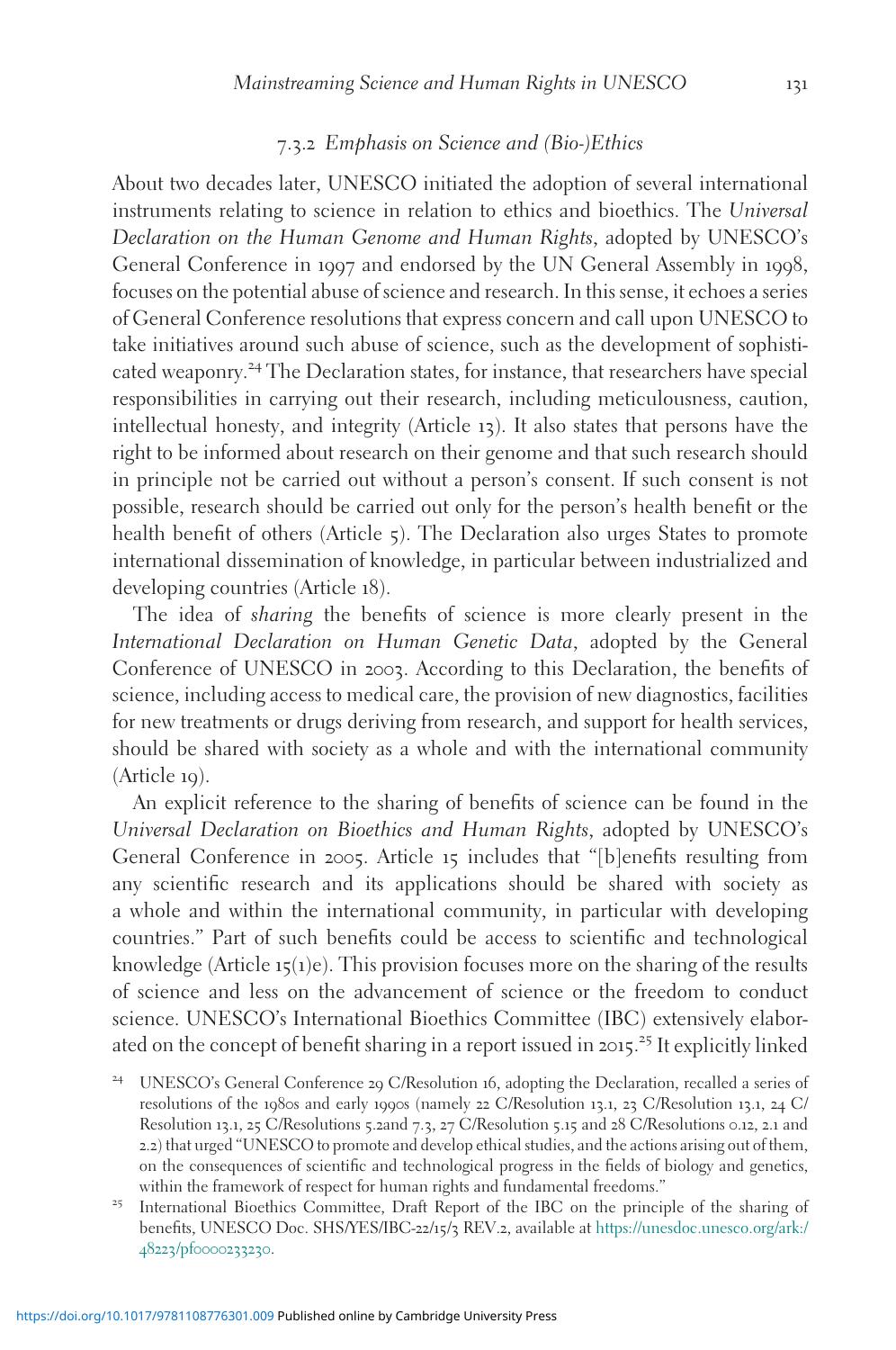Article 15 of the Declaration to Article 27 UDHR and Article 15 ICESCR. It reaffirmed the importance of sharing the benefits of science with society as a whole, and with the international community, while also addressing the possible tradeoff with the protection of intellectual property and patents. The IBC further maintained that sharing should be seen as participation and not as top-down beneficence, emphasizing the importance of capacity building and science education, open access to information, and empowerment and participation in the production of knowledge.

#### 7.3.3 Broadening the Scope: Science-Based Decision Making

#### 7.3.3.1 UNESCO Declaration of Ethical Principles in Relation to Climate Change

In recent years, UNESCO's work in the field of science and human rights was given a new impetus. Much influenced by the global discussions on sustainable development and climate change, Member States of UNESCO elaborated and adopted in 2017 the UNESCO Declaration of Ethical Principles in relation to Climate Change. This Declaration emphasizes the fundamental importance of science, technological innovation, relevant knowledge, and education for sustainable development in the response to climate change. Several of the human rights dimensions of science, such as prevention of harm and international cooperation, are reflected in the Declaration. The Declaration adds an important new dimension in relation to science and human rights, namely the promotion of decision-making based on science.

As regards the prevention of harm, the Declaration maintains in Article 2 that people should aim to "anticipate, avoid or minimize harm, wherever it might emerge, from climate change, as well as from climate mitigation and adaptation policies and actions." Science is also relevant in relation to another dimension of possible harm, namely the precautionary principle. Article 3 states that: "Where there are threats of serious or irreversible harm, a lack of full scientific certainty should not be used as a reason for postponing cost-effective measures to anticipate, prevent or minimize the causes of climate change and mitigate its adverse effects."

International cooperation is included in several parts of the Declaration. For instance, Article 2 states that States should "seek and promote transnational cooperation before deploying new technologies that may have negative transnational impacts." Article 7 includes that "scientific cooperation and capacity building should be strengthened in developing countries."

Scientific freedom is less present in the Declaration, but it is included in Article  $7(4)$  that States should "take measures which help protect and maintain the independence of science and the integrity of the scientific process."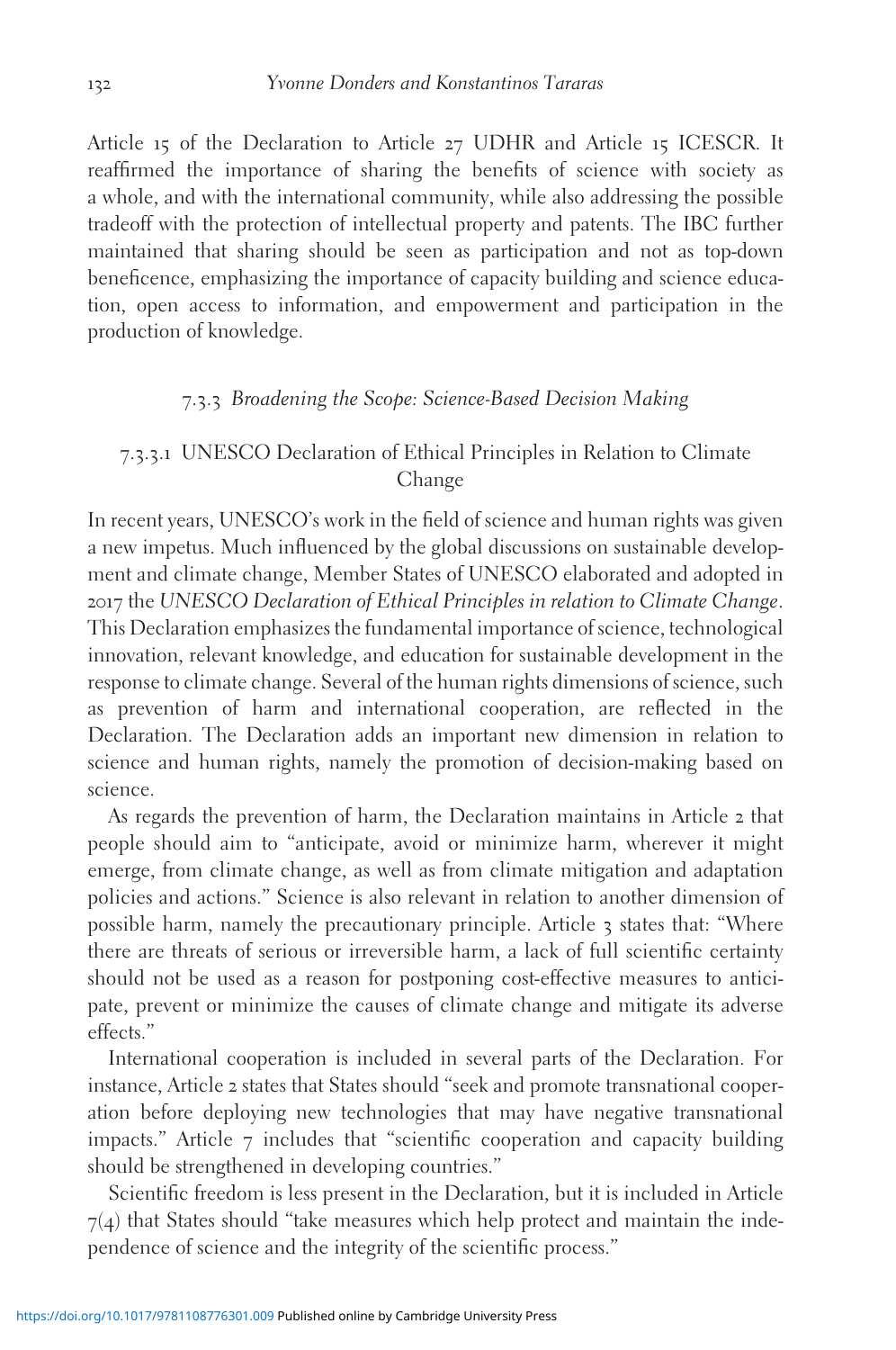The Declaration adds explicit provisions on scientific knowledge and integrity in decision-making. Article  $7(1)$  states that "decisions should be based on, and guided by, the best available knowledge from the natural and social sciences, including interdisciplinary and transdisciplinary science, and by taking into account, as appropriate, local, traditional and indigenous knowledge." States should therefore "build effective mechanisms to strengthen the interface between science and policy to ensure a strong knowledge base in decision-making" (Article  $7(4)d$ ).

#### 7.3.3.2 UNESCO Recommendation on Science and Scientific Researchers

One of the most crucial instruments by UNESCO that connects science and human rights is the Revised Recommendation on Science and Scientific Researchers, also adopted in 2017. This document supersedes the Recommendation on the Status of Scientific Researchers of 1974. As the Director-General noted in her report on the revision, the Recommendation reflects a "conceptual paradigm shift toward systematically addressing risks and responsibilities in science, while recognizing that the freedom of expression and conscience of researchers and their professionalism is its backbone."<sup>26</sup> The idea driving the Recommendation was the establishment of closer links with the SDGs, and in particular Target 9.5 that aims to enhance scientific research. The Recommendation underscores the importance of another application of science, namely the use of scientific and technological knowledge in decisionmaking (paragraphs  $5$  (g), 7, 8, and 9).

The revised Recommendation sets out the operational standards for a contemporary and forward-looking vision for science. A main innovation of the Recommendation is the recognition that harnessing the transformative power of science requires a holistic approach, which is anchored unequivocally in human rights.

The Recommendation adopts a broad strategy, looking at the whole process of science as a departure point for determining the role of scientific researchers. In doing so, the Recommendation pays specific attention to new developments, such as the internationalization of science and mobility of scientists, the changing security and environmental concerns, the increased role of the private sector, the increased concern about the ethical aspects of the science enterprise, and the interdisciplinary nature of science, including social and human sciences. All these have led to an increased recognition that the responsibilities of scientists have widened and that a firm link with human rights is required.

Human rights is set as a cornerstone for building a sound science, technology, and innovation system indispensable for achieving sustainable development. In that spirit, the Recommendation incorporates human rights in multiple ways. By

<sup>&</sup>lt;sup>26</sup> UNESCO Doc. SHS/BIO/SSR/2017/1, Revision of the Recommendation on the Status of Scientific Researchers (1974), May 17, 2017, p. 3, para. 8.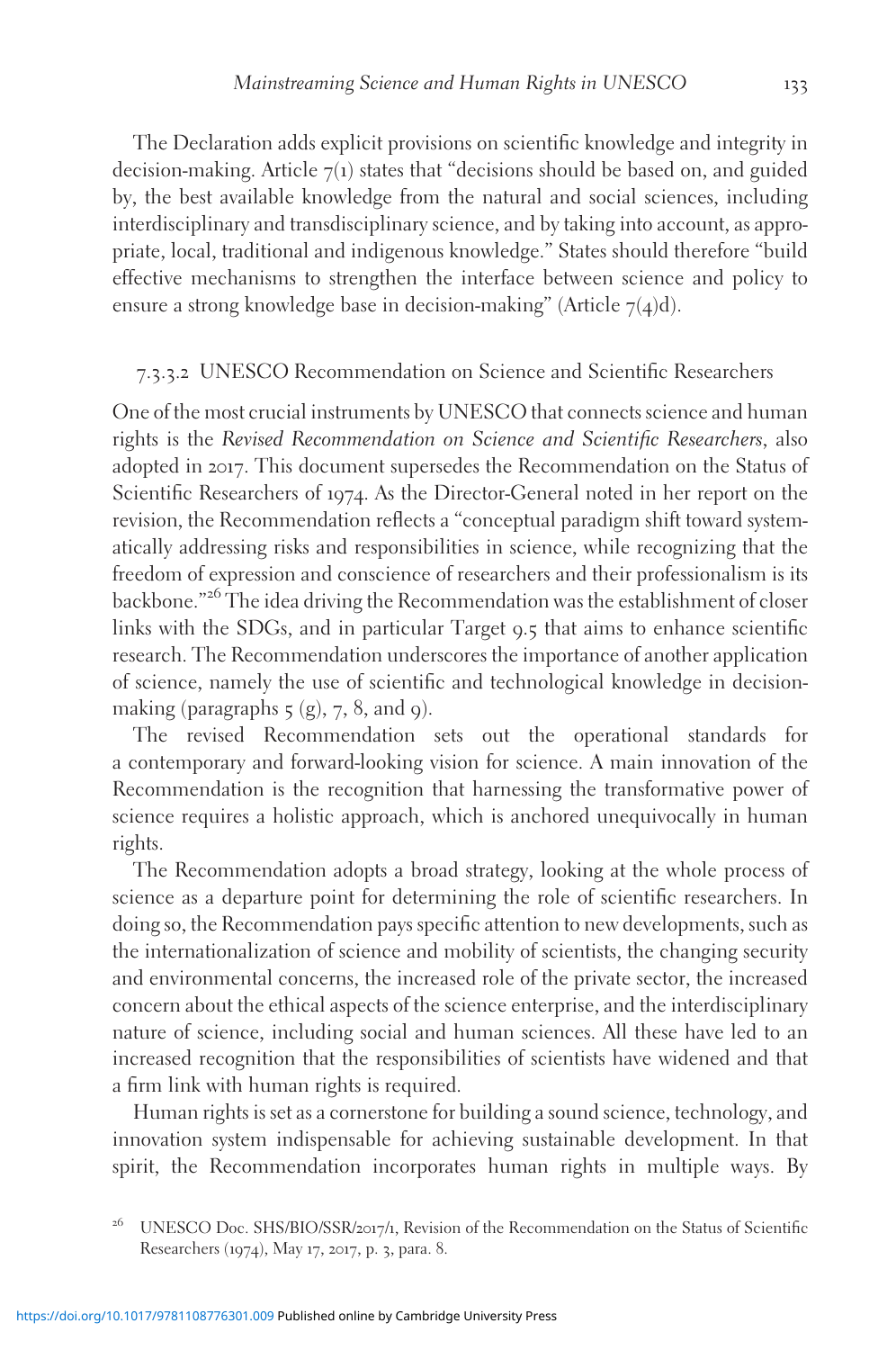explicitly setting the human right to share in scientific advancement and its benefits (paragraph 21) as a reference point, the Recommendation broadly endorses its different elements, including the sharing of its benefits, academic freedom, protection from possible harm, and international cooperation. It also refers to the human rights of scientists, the rights of people to access knowledge produced by science, and the rights of people affected.

Among its many important principles, three deserve to be highlighted in this context. First of all, emphasis is placed on the responsibility of science towards UN ideals of human dignity, progress, justice, peace, welfare of humankind, and respect for the environment (paragraph 4) and the need to subject scientific conduct to universal human rights standards (paragraphs 18a,e, 20a,b,c, 21, 22, 42). As a result, science should be fully integrated into efforts to develop more humane, just, and inclusive societies. A second feature relates to the need for science to interact meaningfully with society and vice versa towards tackling global challenges (paragraphs 4, 5 c, 13d, 19, 20, 22). This calls for the active participation of society in science and research in a democratic and horizontal manner, through the identification of knowledge needs, the conduct of scientific research, and the use of results. Finally, the Recommendation promotes science as a common good (paragraphs 6, 13e, 16a–v, 18b,c,d, 21, 34e, 35, 36, 38). According to the text, this entails that public funding of research and development should be perceived as a form of public investment, the returns on which are long-term and serve the public interest. Likewise, States should facilitate and encourage open science, including the sharing of data, methods, results, and the knowledge derived from it, in view of its potential benefits. It also entails the removal of obstacles preventing women and other underrepresented groups from receiving, on an equal footing, basic education, training and, ultimately, access to employment in scientific fields.<sup>27</sup>

#### 7.3.3.3 UNESCO and the UN Scientific Advisory Board (2013–2016)

The work of UNESCO in the UN Scientific Board is also worth brief exploration. The need to bring science to the core of the sustainable development agenda was acknowledged by the UN Secretary-General's High-level Panel on Global Sustainability in its report entitled "Resilient People, Resilient Planet: A Future Worth Choosing," adopted in January 2012. <sup>28</sup> Beyond addressing global challenges, the Panel insisted on the importance of a strengthened science policy interface as a necessary complement to efforts on economic and social aspects, and factors such as inequalities. The Panel considered that this objective could be best achieved either by "naming a chief scientific adviser or establishing a scientific advisory board with diverse knowledge and experience" (Recommendation 51, page 75).

<sup>27</sup> The annex to UNESCO's General Conference <sup>39</sup> C/Resolution <sup>85</sup> that adopted the Recommendation identifies a set of ten key related areas.<br><sup>28</sup> The Report is available at: [https://en.unesco.org/system/files/GSP\\_Report\\_web\\_final.pdf](https://en.unesco.org/system/files/GSP%5FReport%5Fweb%5Ffinal.pdf).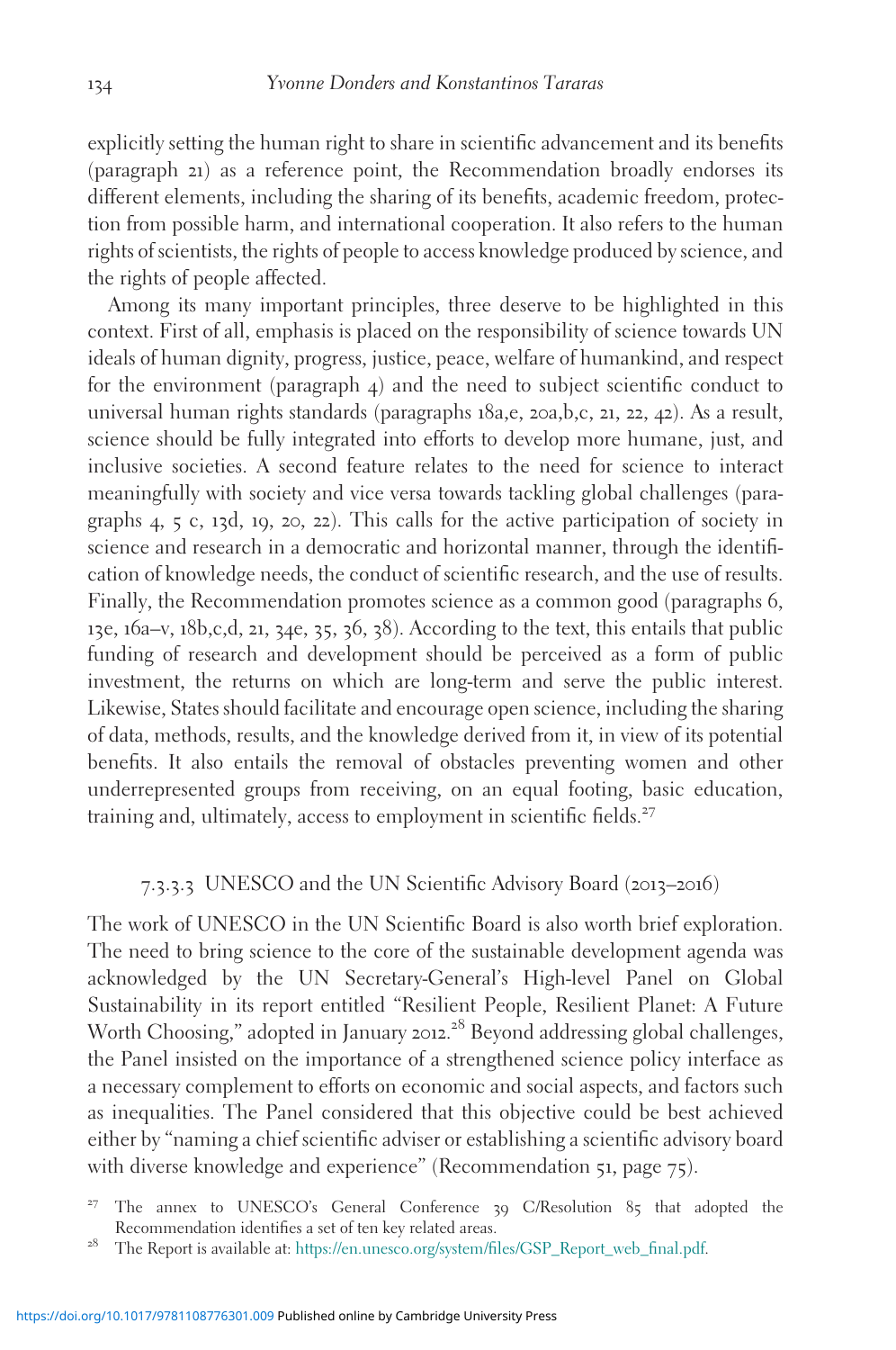UNESCO played a decisive role in taking this Recommendation forward. It convened the Executive Heads of UN organizations with a science-related mandate and representatives of major scientific bodies into an ad hoc group mandated to provide advice to the SG and the UN system as a whole. Recognizing the strategic opportunity, the ad hoc group opted for the establishment of a representative body, the Scientific Advisory Board. This body came into being in September 2013. UNESCO hosted its secretariat and the UNESCO DG took the lead in establishing the body and taking up the function of its chair.<sup>29</sup>

The Scientific Advisory Board was given an ambitious mandate. Its areas of focus included improving coordination among UN entities having a mandate in science, technology, engineering, and humanities; avoiding mission creep and overlap and curbing counter-productive competition; advising on 2030 Agenda science priorities; and providing insights on the promotion of democratic global governance for a responsible and ethical development of science that reinforces sustainability.<sup>30</sup>

To fulfil its mandate, the Board was tasked to connect and mobilize all relevant scientific fields for the purpose of fostering coherence. And so it covered the basic sciences, engineering and technology, social science and humanities, ethics, health, economic, behavioral, environmental, and agricultural sciences.

Thus defined, the mandate given to the Scientific Advisory Board opened important avenues for connecting science with human rights considerations. The final report of the Scientific Advisory Board with its main findings and recommendations, submitted in September 2016, reveals that human rights-related considerations were on its radar. First of all, it explicitly recognized science as a public good, which deserves to be valued more highly, employed more widely, and used effectively by decision-makers at all levels.<sup>31</sup>

A corollary to considering science a public good was the emphasis on a societypolicy-science interface. The science process should thus involve a diversity of stakeholders, including government, civil society, indigenous peoples and local communities, businesses, academia, and research organizations, each with their own accountabilities. This way, the Board considered, the diverse perspectives and priorities could be synthesized in a manner aligned with the evidence and serve the long-term interests of society and the planet.<sup>32</sup>

Another important aspect related to human rights is the advocacy for a holistic approach to science with emphasis placed both on knowledge production for innovation (basic research) and applied research, as well as on linking such factors as health, education, opportunity, incomes, social mobility, and nutrition. This

<sup>&</sup>lt;sup>29</sup> More information available at: [https://en.unesco.org/themes/science-sustainable-future/scientific](https://en.unesco.org/themes/science-sustainable-future/scientific-advisory-board-united-nations-secretary-general)% [advisory-board-united-nations-secretary-general.](https://en.unesco.org/themes/science-sustainable-future/scientific-advisory-board-united-nations-secretary-general) 30 Ibid 31 The Future of Scientific Advice for the United Nations – a Summary Report to the Secretary-General

of the United Nations from the Scientific Advisory Board, September 2016, available at [https://](https://unesdoc.unesco.org/ark:/48223/pf0000245801/PDF/245801eng.pdf.multi) [unesdoc.unesco.org/ark:/](https://unesdoc.unesco.org/ark:/48223/pf0000245801/PDF/245801eng.pdf.multi)48223/pf0000245801/PDF/245801eng.pdf.multi. <sup>32</sup> Ibid, p. <sup>17</sup>–21.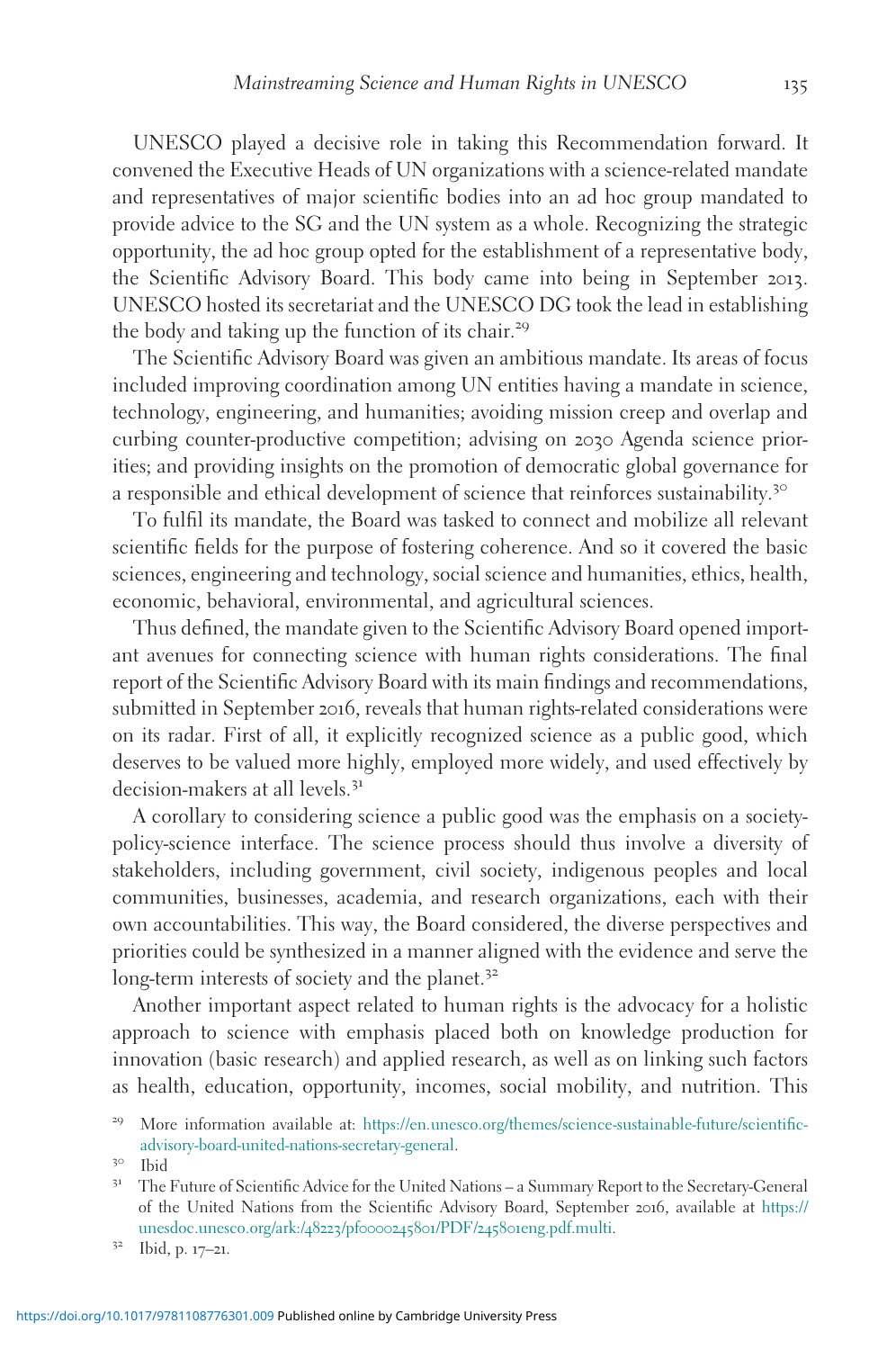reaffirmed the close interlinkages between the right to enjoy the benefits of scientific progress and other human rights related to health, food, labor, and education.

Finally, the influence of human rights and the "leave no one behind" vision of Agenda 2030 is evident in its emphasis on inequalities. The report calls for codesigning and co-ownership by all as the basis for developing science, technology and innovation across the board. It stresses that the complexity of today's world and its challenges require the mobilization of resources and assets in all parts of the world, developing and developed, as it passes imperatively through the elimination of gender disparities.<sup>33</sup>

A full assessment of the work of the Scientific Advisory Board is outside the scope of this contribution. However, it is fair to say that the Board partially met the expectations surrounding its creation. Counted among its strengths and positive contributions are its call for a more central role for science in fostering sustainable development and also the emphasis on a holistic approach to science. Another is its echoing of fundamental principles of Agenda 2030, in particular transparency, participation, and inclusion, and the elimination of inequalities. It is probably no coincidence that these elements were key to the vision for science embodied in the 2017 Recommendation on Science and Scientific Researchers. Yet, the Board did not succeed in building the case for a holistic approach to human rights with the right to enjoy the benefits of scientific progress and its applications at its core, at least not using explicit terms. That was a missed opportunity. A strong recommendation towards such an orientation at the beginning of the SDG era could perhaps have helped integrate a human rights lens into the monitoring process of specific targets and indicators.

#### 7.4 concluding remarks

The significant role of science in consolidating peace, fostering human well-being, and achieving sustainability cannot be overestimated. Hence, it is only natural that science, technology, and innovation were woven into the fabric of the 2030 Agenda for Sustainable Development, cutting across virtually all of the seventeen SDGs, including their targets and means of implementation.

This contribution shows that UNESCO, with its specific mandate in the field of science, has worked on human rights in relation to science, and on science in relation to human rights, in many different ways. Shifting over the years from a narrower to a more holistic approach, it has developed numerous instruments that connect the advancement of science to ethical and human rights standards and principles. These include academic freedom and protection of the rights of scientists, protection against harm, sharing benefits of scientific and technological advancements, including related knowledge and their applications, international cooperation and, more recently, science-based decision-making. In addition,

<sup>33</sup> Ibid, p. <sup>22</sup>–24.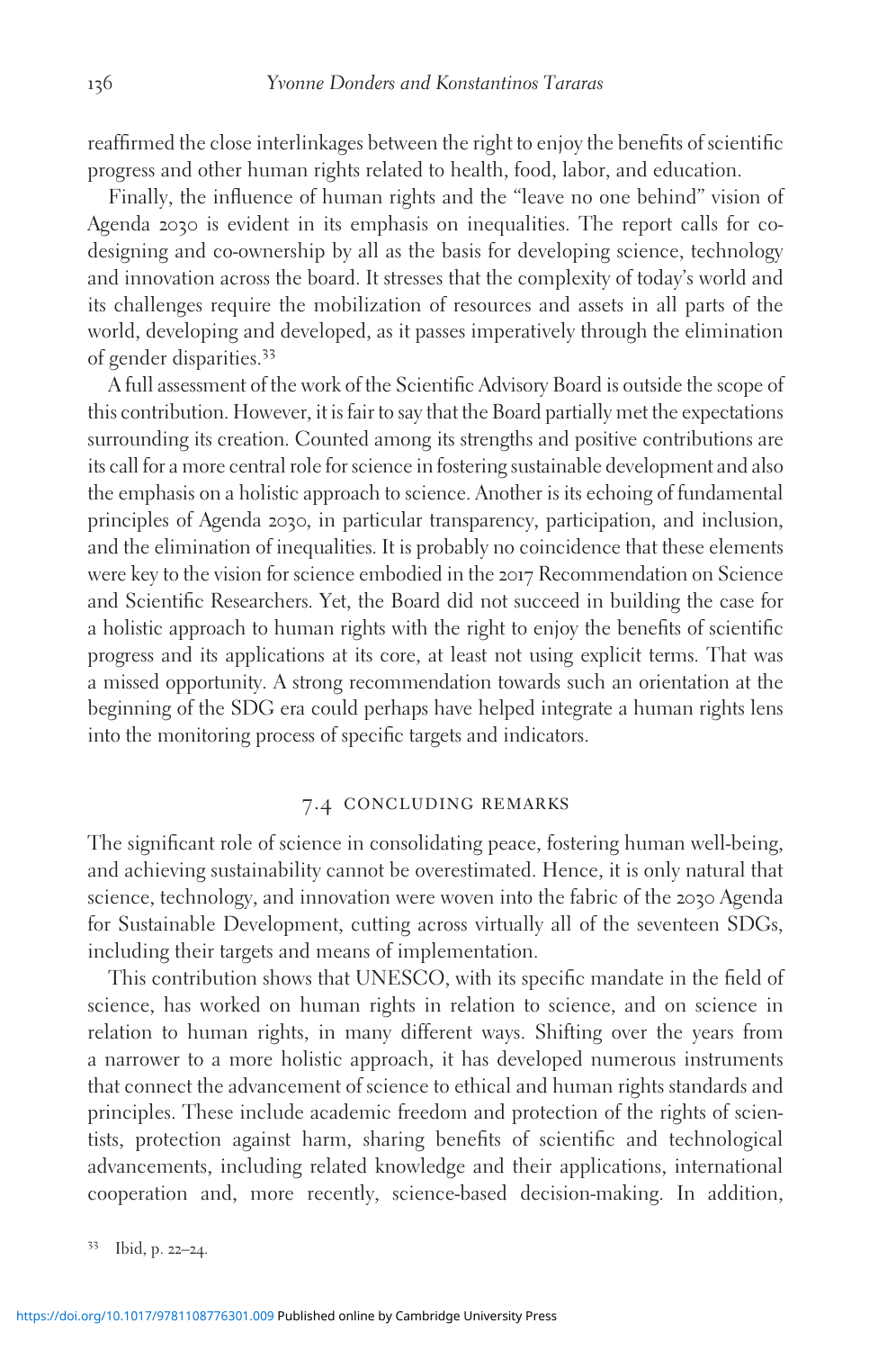UNESCO embarked since November 2019 on the elaboration of two new instruments: on ethics of artificial intelligence<sup>34</sup> and on open science,<sup>35</sup> potentially enhancing the science-related normative arsenal. Standard-setting efforts have been reinforced by converging advocacy initiatives such as the Joint Appeal for Open Science, launched by the leadership of UNESCO, WHO and OHCHR in October 2020. The appeal acknowledged the right to enjoy the benefits of scientific progress and its applications as the cornerstone of efforts to promote open, inclusive and collaborative science. The idea of linking science to human rights has clearly underpinned UNESCO's position and advice during the COVID-19 pandemic. For example, it is a central tenet of the statements issued by the Organizations' ethics bodies, COMEST and IBC on global ethical considerations and on global vaccines equity and solidarity.<sup>36</sup>

It should be noted that all UNESCO science-related instruments – being declarations or recommendations and not treaties – are not legally binding upon States. Moreover, their monitoring is mostly State-driven<sup>37</sup> and therefore not comparable to that relating to UN human rights treaties and their expert bodies.

Yet, these instruments demonstrate a large degree of consensus among States on the need to promote science as a public good accessible to all and to integrate human rights norms and principles into the advancement and promotion of science and technology and related policies. At the same time, it is important that the articulation of the link between science and human rights goes beyond the realm of aspirations.

The General Comment on science and economic, social and cultural rights,<sup>38</sup> adopted by the Committee on Economic, Social and Cultural Rights, is a milestone in removing some of the normative ambiguity. The General Comment reserves an important place for the work of UNESCO. Further to reiterating the definition of science developed by UNESCO, the General Comment recognizes particularly the Universal Declaration on Bioethics and Human Rights and the Recommendation on Science and Scientific Researchers, as sources of inspiration for the elaboration of the relationship between science and human rights. The various dimensions of

- <sup>34</sup> More information about this process is available at: [https://en.unesco.org/artificial-intelligence](https://en.unesco.org/artificial-intelligence/ethics) [/ethics.](https://en.unesco.org/artificial-intelligence/ethics) <sup>35</sup> More information about this process is available at: [https://en.unesco.org/science-sustainable-future](https://en.unesco.org/science-sustainable-future/open-science/recommendation)
- 
- [/open-science/recommendation.](https://en.unesco.org/science-sustainable-future/open-science/recommendation) <sup>36</sup> Statement on COVID-19: ethical considerations from a global perspective, Document SHS/IBC-COMEST/COVID-19 REV, April 6, 2020; UNESCO's ethics commissions call for global vaccines equity and solidarity, Document SHS/BIO/IBC-COMEST/COVID-<sup>19</sup> Vaccines, February <sup>24</sup>, <sup>2021</sup>. <sup>37</sup> According to Article <sup>18</sup> of the Rules of Procedure concerning recommendations to Member States and
- international conventions covered by the terms of Article IV, paragraph 4, of the Constitution (adopted by the General Conference at its 5th session, and amended at its 7th, 17th, 25th, and 32nd sessions), "The General Conference shall entrust the examination of the reports on such conventions and recommendations received from Member States to the Executive Board."
- <sup>38</sup> Committee on Economic, Social and Cultural Rights, General Comment No. 25 (2020) on Science and economic, social and cultural rights Art. 15.1.b, 15.2, 15.3, and 15.4, April 7, 2020, UN Doc. E/C.12/  $GC/25$ .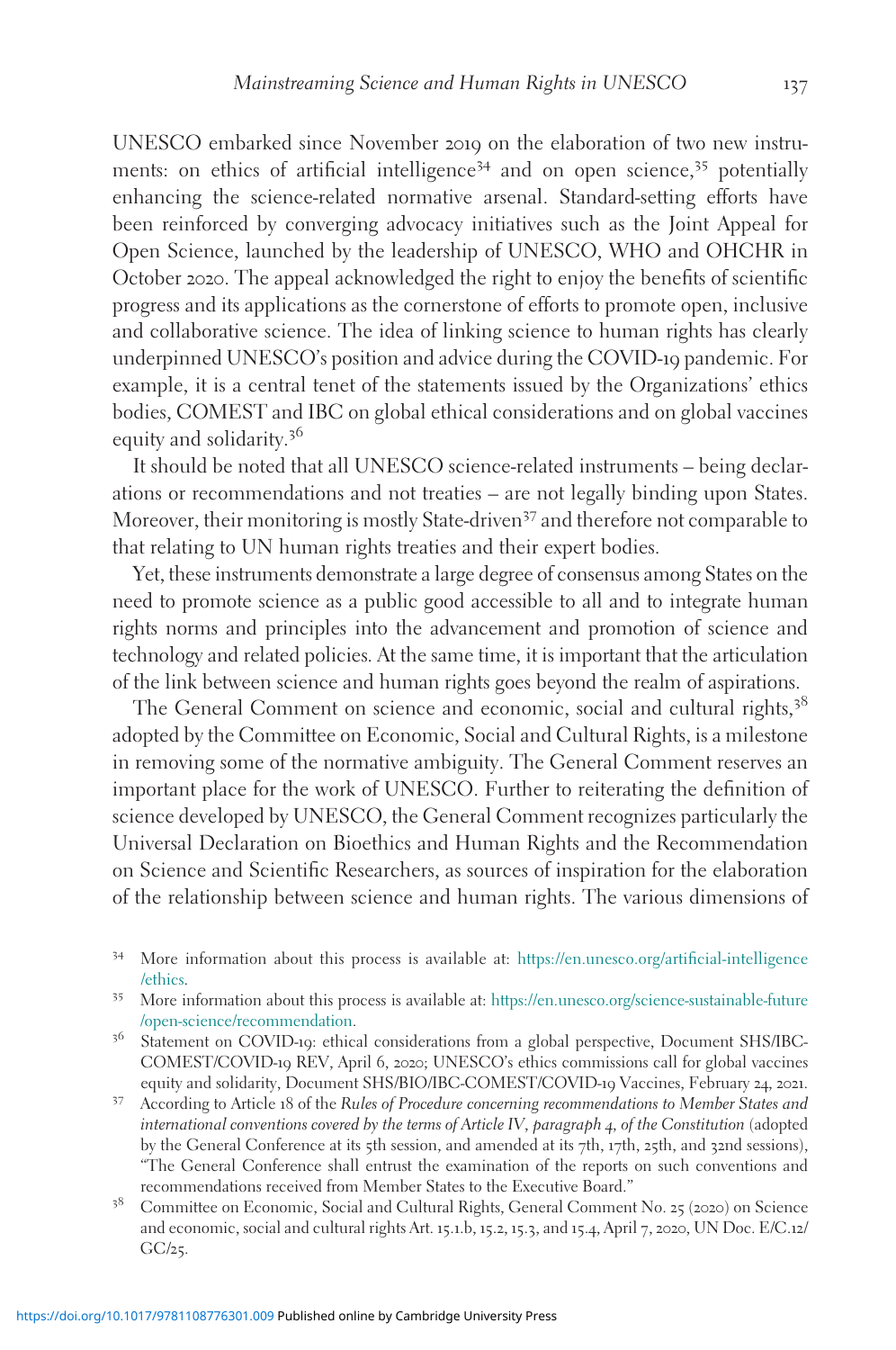academic freedom,<sup>39</sup> protection against harm,<sup>40</sup> sharing benefits of scientific and technological advancements,<sup>41</sup> international cooperation,<sup>42</sup> and science-based decision-making<sup>43</sup> – that the Committee considers part of the core obligations of States in the implementation of the right to enjoy the benefits of scientific progress $44$  – are prominent in those UNESCO instruments.

In light of this development, the emphasis now needs to be placed on developing appropriate tools, instruments, and guidance for States and other stakeholders to implement these ambitious standards through sustainable laws, policies, and practices. A large part of the challenge ahead derives from the breadth of the approach. Indeed, a comprehensive vision of science – going beyond benefits sharing, and the prevention of the negative effects of scientific development – emerges as the necessary point of departure for all related efforts. The UNESCO instruments actually build that case convincingly. However, while a comprehensive approach can respond more adequately to the complexity of the issues at stake, it also raises the difficulty of translating the vision into praxis. In the absence of clear guidance and extensive State practice, the numerous and broad principles contained in the 2017 Recommendation could hamper or discourage implementation and risk transforming the instrument into an empty shell. The first monitoring of the 2017 Recommendation, launched in 2020, offers an opportunity for addressing some of the many operational challenges. However, unless that process engenders the development of specific programs by UNESCO, its Member States, and other stakeholders, the hurdles will remain high if not insurmountable.

Clearly, a positive change also depends on the uptake of issues linked to the right to enjoy the benefits of scientific progress and its applications by the Committee in its examination of periodic reports. Current reporting and the related discussions with States Parties are insufficient. The recently adopted General Comment could be an excellent tool to promote such reporting and discussions before the CESCR. An ideal development would be that monitoring by the Committee and that of the UNESCO instruments evolve to be seen as mutually beneficial and reinforcing one another. The enhanced operational convergence resulting from such an approach is likely to spill over into other human rights monitoring processes, including the Universal Periodic Review of the UN Human Rights Council where broader science-related issues remain absent.

Investing further in strengthening coordination and coherence across the UN system towards a closer articulation between science and human rights should be a priority in the years to come. Integrated approaches are necessary in view of the

- 
- 39 Ibid, paras. 3, 14, 15, 46, and 86.<br>
4<sup>0</sup> Ibid, paras. 19 and 56.<br>
4<sup>1</sup> Ibid, paras. 61, 62, 80, 82, and 83.<br>
4<sup>2</sup> Ibid, Section VI, paras. 77–84.<br>
4<sup>3</sup> Ibid, para. 54 and 75.<br>
44 Ibid, para. 54.
- 
- 
-